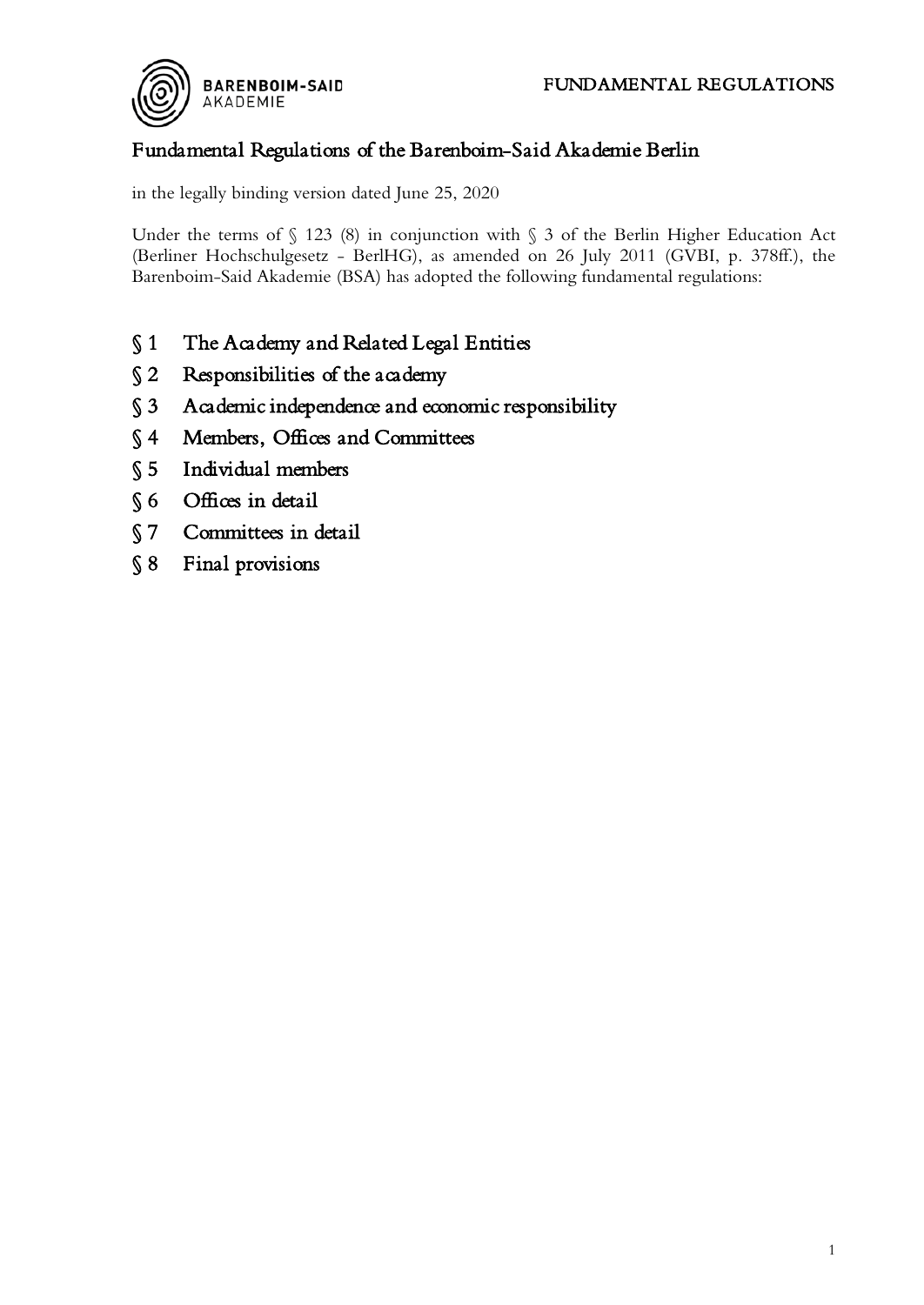

# <span id="page-1-0"></span>§ 1 The Academy and Related Legal Entities

#### (1) Legal status and seat

The Barenboim-Said Akademie is an independent, state-recognized institution of higher education in accordance with Section 123 (1) of the Berlin University Act (BerlHG). The academy is located in Berlin.

#### (2) Sponsor

The Barenboim-Said Akademie gGmbH is the sponsor of the Barenboim-Said Akademie. The registered office of the company is also in Berlin. Daniel Barenboim, the initiator of the Barenboim-Said Akademie, has the title "President for Life". This title is not associated with any office at the university (cf. §4, (3)).

#### (3) Supervisory board

The work of the sponsor is monitored by a supervisory board. Its composition, tasks and rules of procedure are laid down in the corresponding regulations in the articles of association of BSA gGmbH.

## <span id="page-1-1"></span> $\S 2$  Responsibilities of the academy

#### (1) Obligation under BerlHG

The Barenboim-Said Akademie is strongly committed to the tasks laid down in § 4 BerlHG and undertakes to take them fully into account.

#### (2) Profile

The Barenboim-Said Akademie puts the new academic concept into practice, which aims to give artistic and scientific impulses for understanding on an international level, with special consideration of the Middle East and the specific conflicts in this region of the world. The overarching planning objective is the establishment of an educational institution in which three programmatic focal points are integrated and synergetically linked to form a common working and living environment:

- a) Musical practice and music pedagogy
- b) Humanities in its relations to musical theory and practice
- c) International Relations and Projects

The primary goal here is not merely to impart a further educational horizon in the sense of a general course of study. Rather, students acquire a fundamental understanding of the methods and contents of the humanities and social sciences, on the basis of which they can develop a more comprehensive theoretical and practical approach to the repertoire of classical music.

#### (3) Networking

The BSA maintains cooperation with domestic and foreign universities and other educational institutions.

#### (4) Assumption of additional tasks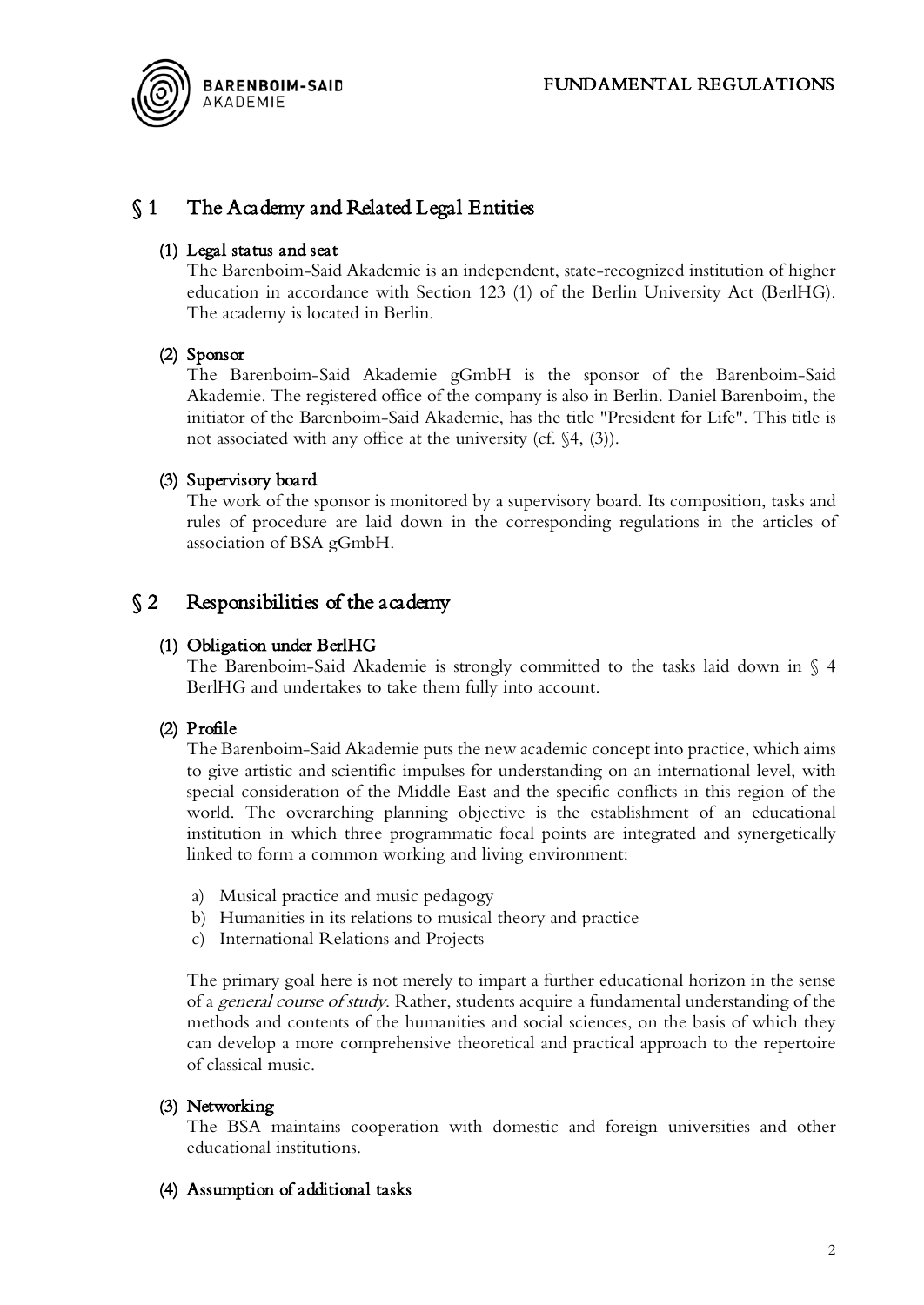# **BARENBOIM-SAID FUNDAMENTAL REGULATIONS**<br>AKADEMIE



The BSA may, with the approval of the sponsor, assume further tasks, in particular in the field of further and continuing education, and offer postgraduate and supplementary courses of study.

#### (5) Youth development

The BSA promotes young academics and artists and carries out research projects.

## <span id="page-2-0"></span>§ 3 Academic independence and economic responsibility

#### (1) Academic self-administration

The BSA exerts the full right of academic self-administration and is supported by its sponsor. The following tasks in particular are part of its academic self-administration:

- a) the preparation of curricula and the supervision of their fulfilment
- b) the preparation of study and examination regulations
- c) the matriculation and exmatriculation of students
- d) the organization of university examinations
- e) the awarding of academic degrees and distinctions
- f) the appointment of professors
- g) the professional and pedagogical training of scientific personnel
- h) the advancement of young scientists
- i) the development of research concepts and the implementation of research projects
- j) the evaluation of teaching and research
- k) the elaboration and further development of the Fundamental Regulations and other regulations governing academic life (Vocational Regulations, Admission Regulations, Study and Examination Regulations, etc.) as well as Rules of Procedure

#### (2) Employment

All employment contracts at the academy are concluded with BSA gGmbH. Directions issued by the university management to professors shall be admissible insofar as they relate to the organisation of teaching and to the establishment of and compliance with study and examination regulations.

#### (3) Relationship between sponsor and academy

It is the task of the academy sponsor to secure the economic basis of the academy. The sponsor respects academic independence in all decisions and reconciles it with its responsibility for the economic basis of university operations. Academic decisions are free and independent. If they do, however, affect the economic basis of the university beyond the agreed budgets and development plans, the sponsor can file an objection and refer the matter back to the Academic Senate for improvement. This concerns, inter alia, the opening, reorganization or closure of courses of study and the opening/closing of sites.

## <span id="page-2-1"></span>§ 4 Members, Offices and Committees

#### (1) Members of the Barenboim-Said Akademie are

- a) the students
- b) the professors
- c) the academic staff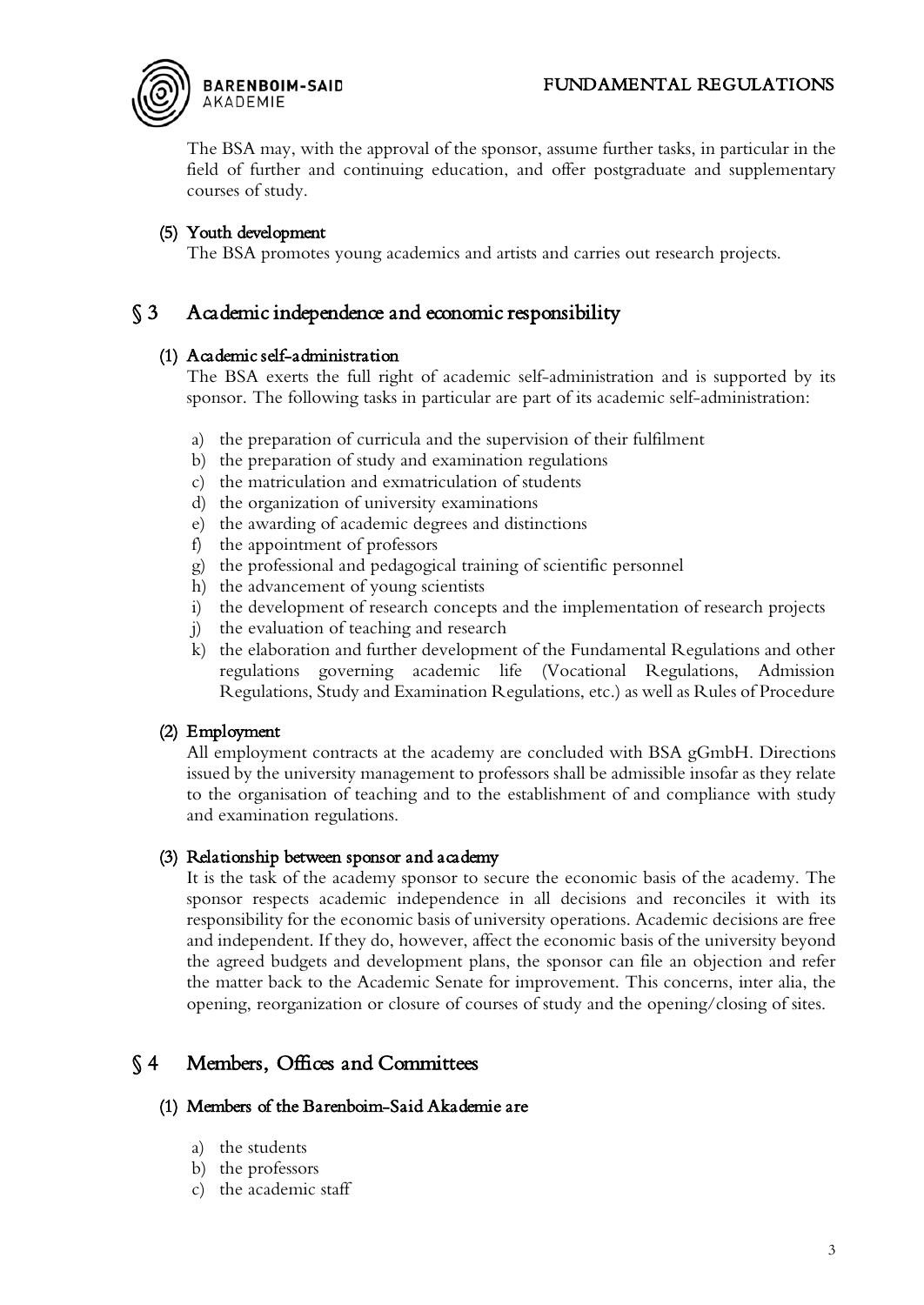

d) the non-academic staff

#### (2) Honorary memberships

The Barenboim-Said Akademie has the right according to § 2 Abs. 6 BerlHG to confer the dignity of an honorary member on outstanding personalities who have earned special merits in one of the university's specialist areas. The Academic Senate shall decide on the award of this title.

#### (3) The central offices of the Barenboim-Said Akademie are

- a) Rector as Head of the academy
- b) Dean as Deputy Head of the academy and person responsible for academic matters
- c) Chancellor as Head of Administration

#### (4) The central committees of the Barenboim-Said Akademie are

- a) the Academic Senate a democratically elected self-governing body
- b) the rectorate as extended university management
- c) the General Examination Committee as the decision-making and supervisory body for admission procedures, credit transfer of ECTS credits, classifications, examination admissions and assessments, etc.
- d) the Appointment Committees as executive and decision-making bodies in procedures for the appointment of new professors at the BSA
- e) the Board of Trustees as an advisory body on questions of content and networking with other academic and non-academic institutions

#### (5) Terms of office

The term of office of functionaries and representatives (equal opportunities representatives, etc.) is generally two years. Exceptions to ensure greater continuity in central functions are, for example, the terms of office of the rector (see  $\S$  6 para. 1 (e) of these Basic rules), the chancellor (see  $\S$  6 para. 4 (b)) or the dean (see  $\S$  6 para. 2 (a)). A re-election is possible in all offices.

#### (6) An office ends with:

- a) the expiry of the term of office
- b) the resignation of office
- c) being voted out of office or if the vote is revoked
- d) the termination of membership at the university

## <span id="page-3-0"></span>§ 5 Individual members

#### (1) Students

- a) The students become members of the university by matriculation. The matriculation presupposes the conclusion of an educational contract with the BSA gGmbH. Further details are regulated by the BSA's admission regulations.
- b) The Student Union (SU) has the task of contributing to the realization of the academy's goals and tasks and of safeguarding the students' interests in the process.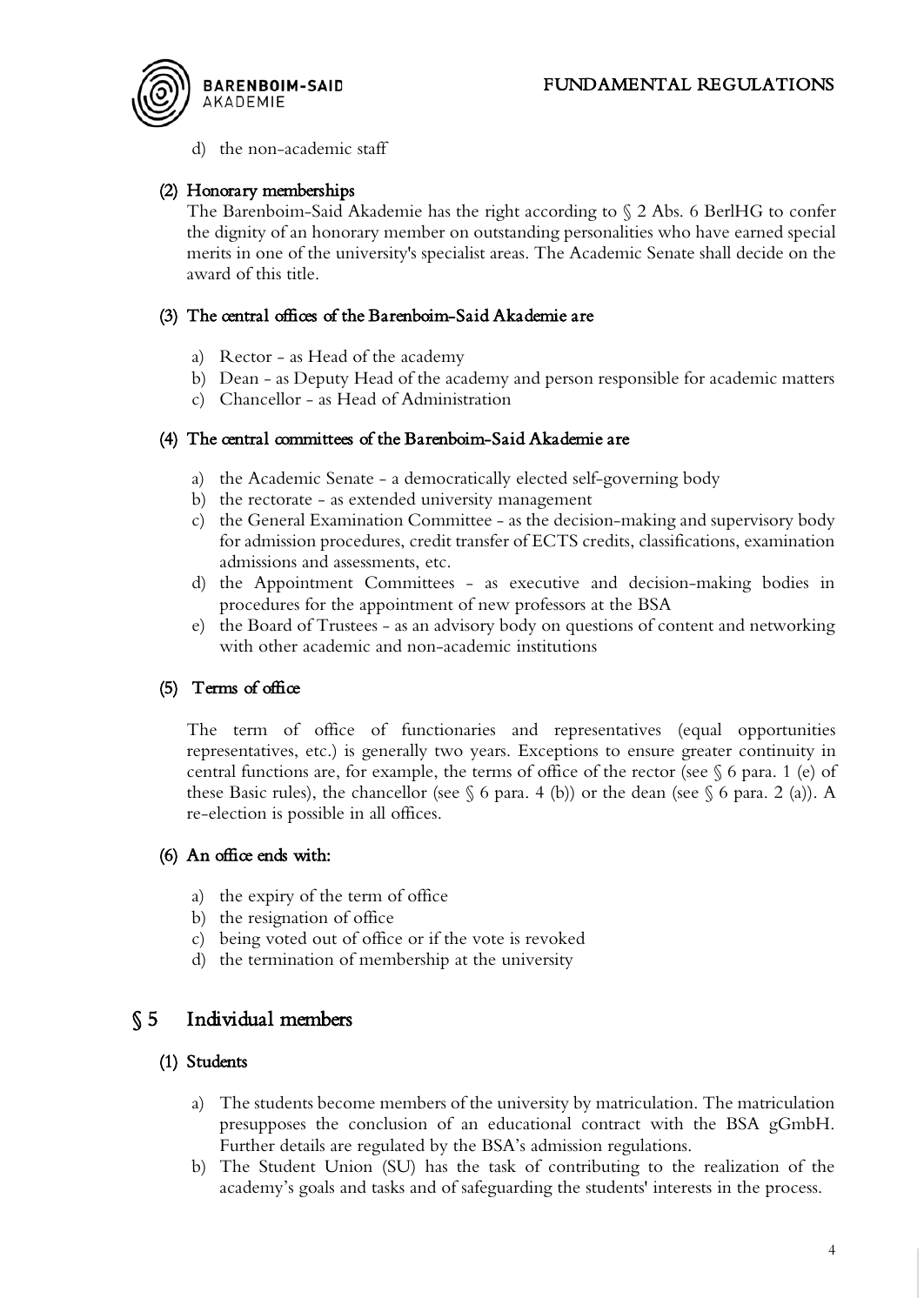

#### (2) Professors

- a) To be appointed as a professor at the BSA, a candidate must meet the requirements for the appointment of professors as per § 100 BerlHG (proof of academic, artisticcreative and pedagogical aptitude).
- b) The procedure for appointing professors shall be laid down in a separate appointment regulation.

#### (3) Lecturers and teachers for special tasks

- a) Teaching assignments are issued by the Rector. The provisions of § 120 BerlHG apply. The lecturers independently perform the tasks assigned to them.
- b) Teachers may be appointed for special tasks (cf. § 112 BerlHG) if students are to be taught knowledge that does not require the employment requirements for professors.
- c) In accordance with  $\S$  123 Para. 2 No. 6 BerlHG, it must be ensured that at least 50% of the teaching tasks are performed by professors at the BSA.

#### (4) Academic and non-academic staff members

- a) Academic employees are those who work full-time at the university in teaching and research. They are associated with the rector, who can temporarily assign them specific tasks in research and teaching. Positions funded by third-party bodies are assigned to the respective project leaders.
- b) Non-academic employee are those employees who are full-time administrative employees of the academy.

## <span id="page-4-0"></span>§ 6 Offices in detail

#### (1) Rector

- a) The rector is in charge of the BSA. He or she is responsible for the orderly running of the university and makes the necessary decisions. He/she is responsible for strategic planning and its implementation within the framework of the academy development plan and for quality assurance within these processes. In accordance with § 56 (6) BerlHG, he/she has the right to speak, inform and submit proposals at all meetings of all bodies of academic self-administration and may be represented at such meetings.
- b) The rector exercises the right to enforce the house rules and may delegate this authority to other members of the university.
- c) The rector is represented in academic matters by a dean.
- d) The rector or another member of the rectorate appointed by him or her shall ensure that the persons obliged to teach properly fulfil their teaching and examination obligations. In this respect, he/she has the right to supervise and instruct all persons involved in teaching.
- e) The rector must have a university degree and management experience appropriate to the task at hand.
- f) The rector is elected by the Academic Senate in accordance with § 53 BerlHG and appointed by the sponsor.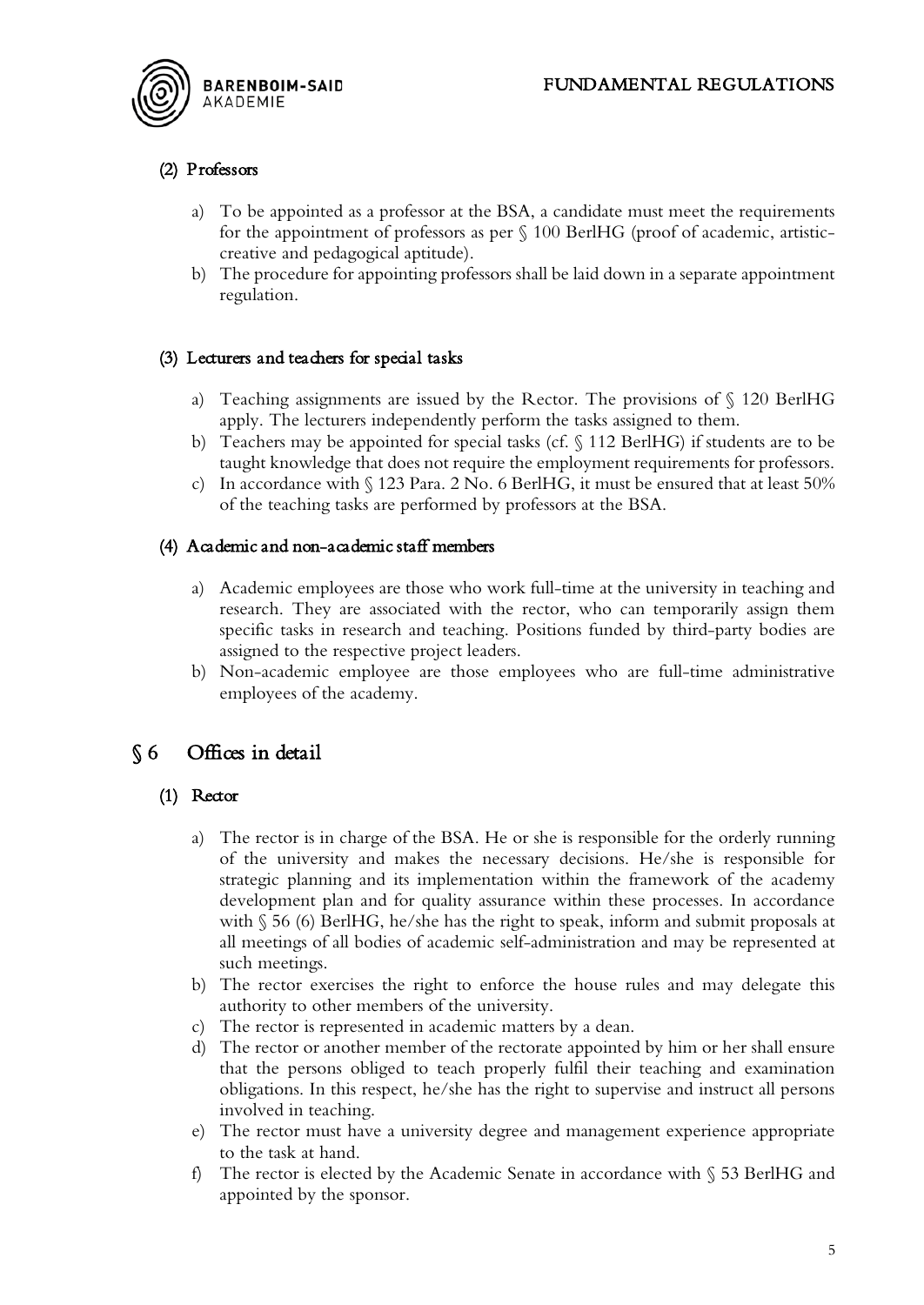

- i. The Academic Senate and the sponsor may submit proposals for the election of the rectors. The Academic Senate shall draw up a nomination list containing all candidates for the office of the rector that are supported by at least one third of the members of the Senate.
- ii. The Academic Senate then decides on the proposals and elects the Rector by an absolute majority (> 50%) of its votes.
- iii. The election of the rector of the academy must be approved by the sponsor, which then appoints the rector.

# (2) Dean

- a) The Dean is the permanent deputy of the Rector. He/she is responsible for the academic management of the individual study programmes in their overall context, with particular emphasis on musical theory and practice. The term of office is four years and is linked to the term of office of the rector. A re-election is possible
- b) The Academic Senate elects a dean from among the professors on the recommendation of the rector. The election procedure corresponds to that of the rector  $(\S 9$  para. 6).

## (3) Vice Dean

- a) The Vice-Dean is the permanent deputy of the Dean. The Vice-Dean is responsible for planning the guidelines and study objectives in the humanities, cultural sciences and social sciences. He/she reports to the Dean.
- b) The Academic Senate elects a Vice-Dean from among the professors on the recommendation of the Rector. The election procedure corresponds to that of the rector  $(\S 9$  para. 6).

## (4) Chancellor

- a) The Chancellor supports the Rector in the exercise of his or her duties. He/she heads the administration of the academy and is responsible for the financial budget.
- b) The Chancellor must have at least a university degree and administrative management experience appropriate to the duties to be performed.
- c) The Chancellor shall be appointed by the sponsor after hearing the Academic Senate and may be dismissed by it on significant grounds.

## (5) Other Offices/Functions

- a) The Equal Opportunities Officer implements the general requirements of the LGG and AGG (Landesgleichstellungsgesetz and Allgemeines Gleichstellungsgesetz) at the BSA. She or he is elected by the Academic Senate. The term of office is two years, with the possibility of early dismissal and re-election.
- b) Further offices and functions can be introduced by the Academic Senate and the university management if required.

# <span id="page-5-0"></span>§ 7 Committees in detail

(1) Academic Senate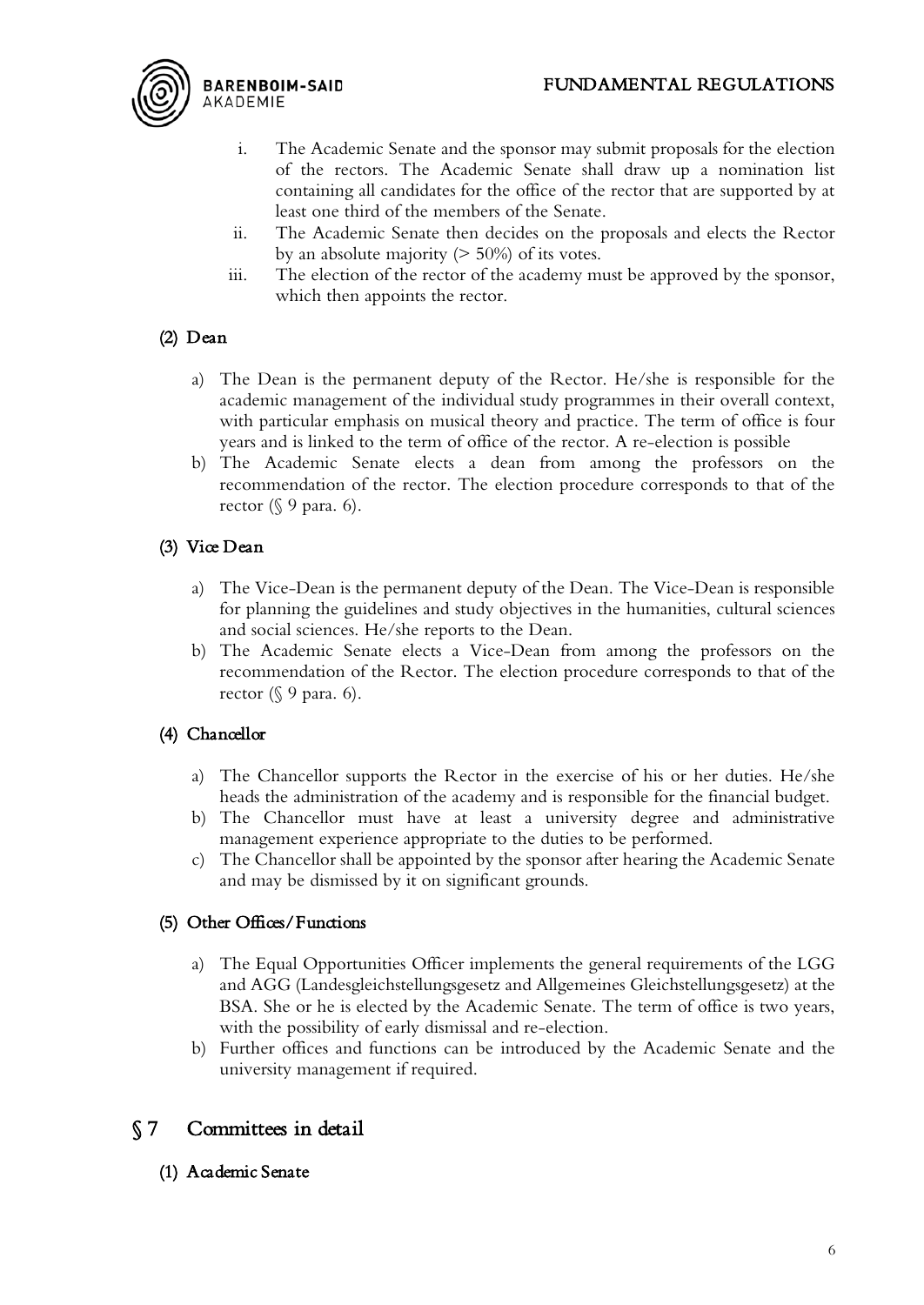# FUNDAMENTAL REGULATIONS

- a) The Academic Senate shall act in an advisory and decision-making capacity in matters of teaching, study and research which concern the entire BSA and are of fundamental importance.
- b) The Academic Senate makes statements and recommendations and takes decisions in particular in the following respects:
	- i. It shall adopt amendments to the basic rules and to the rules of appeal.
	- ii. It makes recommendations on fundamental questions of the study reform and on the development of the study programme.
	- iii. It advises on the establishment, change and abolition of faculties and degree programmes.
	- iv. It elects the Rector, the Dean and the Equal Opportunities Officer.
	- v. It establishes appointment committees and decides on the appointment of professors of the BSA.
	- vi. It adopts the general and special study and examination regulations of the BSA.
	- vii. It elects the professorial members of the General Examination Committee and appoints its chairperson and deputy chairperson.
	- viii. It advises on important budgetary issues (business plan, annual accounts) and is consulted on these by the sponsor and the supervisory board.
		- ix. It advises on the annual activity report.
- c) The Academic Senate has seven members with voting rights if the Rector also holds a professorship at the BSA; if this is not the case, the number of members increases to nine:
	- i. The rector he/she is the chairperson of the Academic Senate analogous to the rules for state universities pursuant to  $\S$  60 Para. 4 BerlHG.
	- ii. Three further representatives of the group of professors of the BSA if the rector holds a professorship; otherwise the number of professorial members of the Academic Senate rises to five.
	- iii. One representative of the group of lecturers for special tasks and of teaching and research staff with a university degree (research assistants)
	- iv. One representative of the group of non-academic employees
	- v. A representative of the group of enrolled students

It must be ensured that the professors in the Academic Senate have a simple majority of votes.

The chancellor and the dean (if he/she is not a professorial member of the Academic Senate) have the right to speak and propose in the Academic Senate, but no voting rights. At the request of one of its members, the Academic Senate shall meet in the absence of representatives of BSA gGmbH.

If the academy does not employ any lecturer for special task or research assistant, the group of non-academic employees will send two representatives to the Academic Senate.

d) The members of the Senate pursuant to paragraph 1, letter c) shall be elected, if necessary, by the respective delegating group. The election will be conducted by secret ballot. The term of office of the representatives of the students is one academic year, that of the representatives of the other members of the university two academic years each. A re-election is possible. If a Senate seat becomes vacant, the Academic Senate shall elect a representative by a simple majority from the same group as that of the former Senate member. The representative will remain in office until the regular Senate elections.